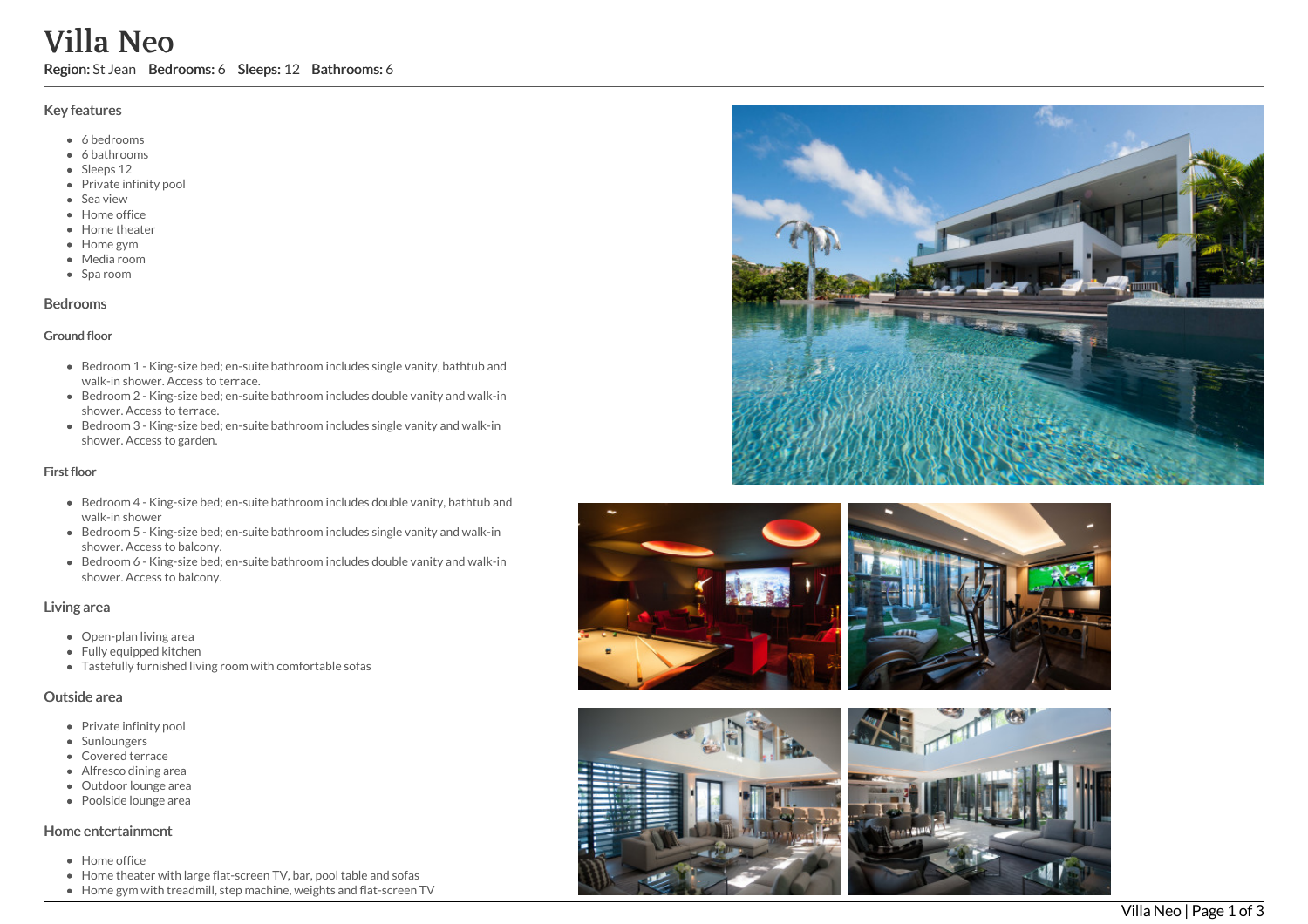- Media room with flat-screen TV and sofas
- Spa room

#### General

- Air conditioning in bedrooms
- Complimentary wifi
- Bedding and towels included
- Private parking
- Elevator
- Smart home assistant (controlled by iPad)

#### Staff

- Housekeeper
- Daily maid service (excl. Sundays and public holidays)
- 24-hour Concierge

## Extras

- Meet and greet upon arrival
- Escort to villa

## Exclusive Top Villas Perks

Complimentary extras included when you book direct with us:

- Meet and greet at the airport
- Free return airport transfers for 6 persons, (Min. spend of \$5,000 to qualify.)
- Free return airport transfers for 12 persons, (Min. spend of \$10,000 to qualify.)